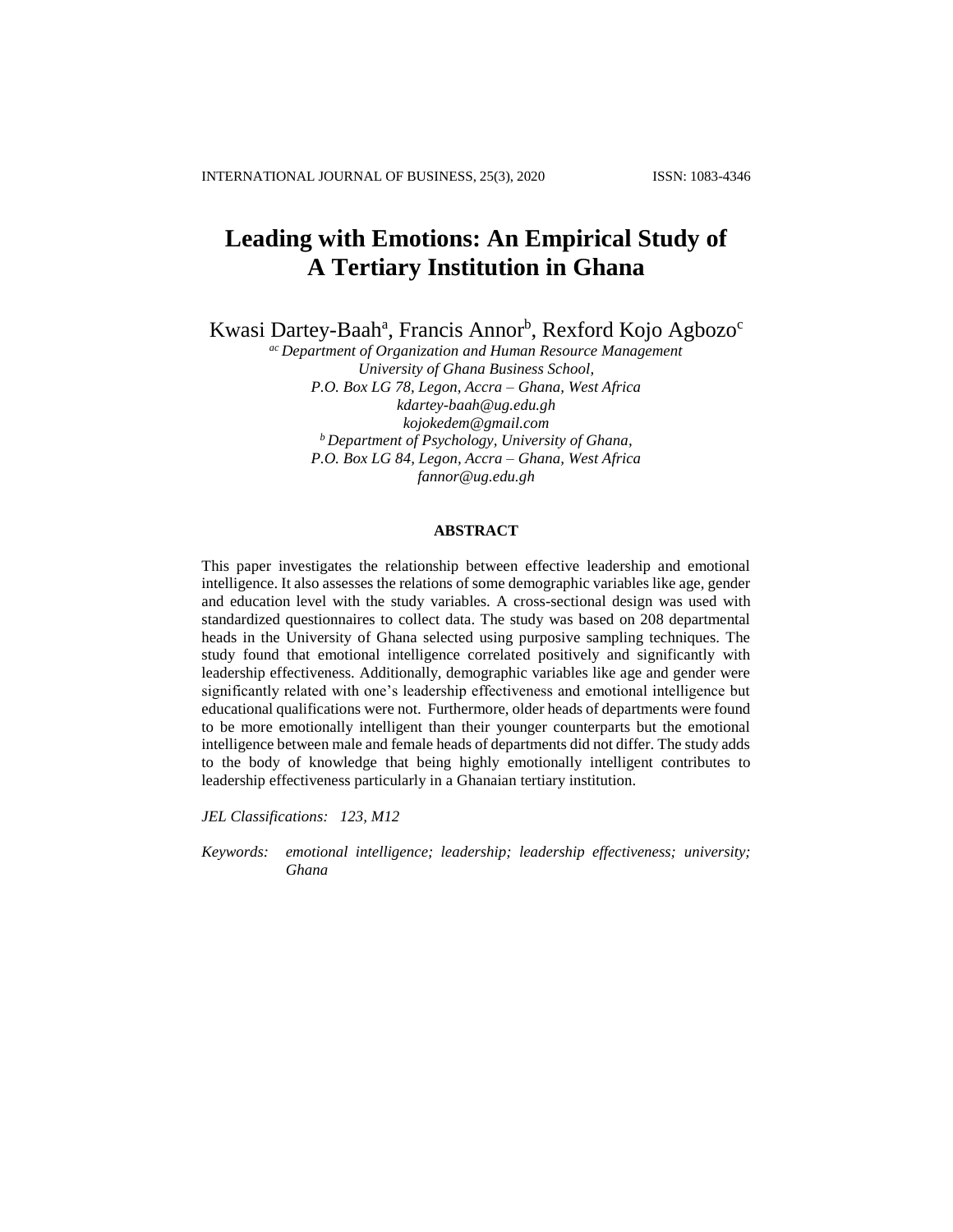### **I. INTRODUCTION**

Leadership is ranked in literature as one of the most debated topics in the organizational sciences (George, 2000; Coetzee and Schaap, 2004) but in recent times, emotional intelligence (EI) has emerged in literature as a notable social effectiveness construct and forms a foundation for leadership effectiveness (Brown, 2014; Prati *et al.,* 2003; Sadri, 2012). The emergence of emotional intelligence in the leadership literature has stirred growing interests among researchers and human resource practitioners. The leadership process is incomplete without emotions (George, 2000). Ashforth and Humphery (1995) opined that emotion could not be excluded from the work setting so long as humans are involved. At first, the role emotions played in the leadership process at the workplace was not explicitly considered because it was viewed as competing and conflicting with rationality and decision making (Albrow, 1992 as cited in George, 2000) but presently, it has been proven to account for 85% of success for effective workers (Brown, 2014; Preston *et al*, 2015; Sadri, 2012).

Emotional intelligence is among some of the key factors that influence the effectiveness of organizations (Coetzee and Schaap, 2004). Studies show that emotional intelligence aids in areas such as decision-making, motivation, interpersonal relationships, and teamwork (Coetzee and Schaap, 2004). The job market requires this competence apart from intellectual and academic intelligence among prospective workers and managers. It becomes even more crucial for department heads as it helps to rightly appraise and judge stressful and unfavorable situations and deal positively with issues in academic settings (Salovey and Grewal, 2005; Sy, Tram, and O'Hara, 2006). Emotional intelligence serves as a powerful resource in business leadership. In order to achieve effectiveness in the work place, emotional intelligence is said to constitute about 85% while intelligent quotient (IQ) forms only 15% (Brown, 2014; Sadri, 2012). Brown (2014) alongside George (2000) and Preston *et al.* (2015) have argued that emotional intelligence is a key factor that determines one's ability to be socially effective and is deemed a strong determinant of effective leadership. Emotionally intelligent individuals, especially leaders, are capable of promoting effectiveness at every level of the organization and this is because they are able to read and understand people in their contexts (Prati *et al.,* 2003). In addition, leaders with high emotional intelligence have been shown to demonstrate the ability to perceive differences in emotional reactions to capitalize on them judiciously to influence others (Prati *et al*., 2003). Such individuals communicate effectively and show empathy. This makes emotional intelligence a critical competence to acquire for effective leadership and performance in organizations. Questions have been raised in the literature about why intelligent and experienced leaders sometimes fail in managing, coping and adapting to the changing environmental demands of their organizations and businesses (Kets de Vries, 1993; Higgs, 2003; Higgs and Rowland, 2000). This perhaps means that leaders do not only need cognitive intelligence but also emotional intelligence to be effective.

## **A. Rationale of the Study**

Emotional intelligence has gained much popularity in literature as a potential underlying attribute of effective leadership (Preston *et al.,* 2015; Sosik and Megerian, 1999). The emotional intelligence of a leader and for that matter a department head plays an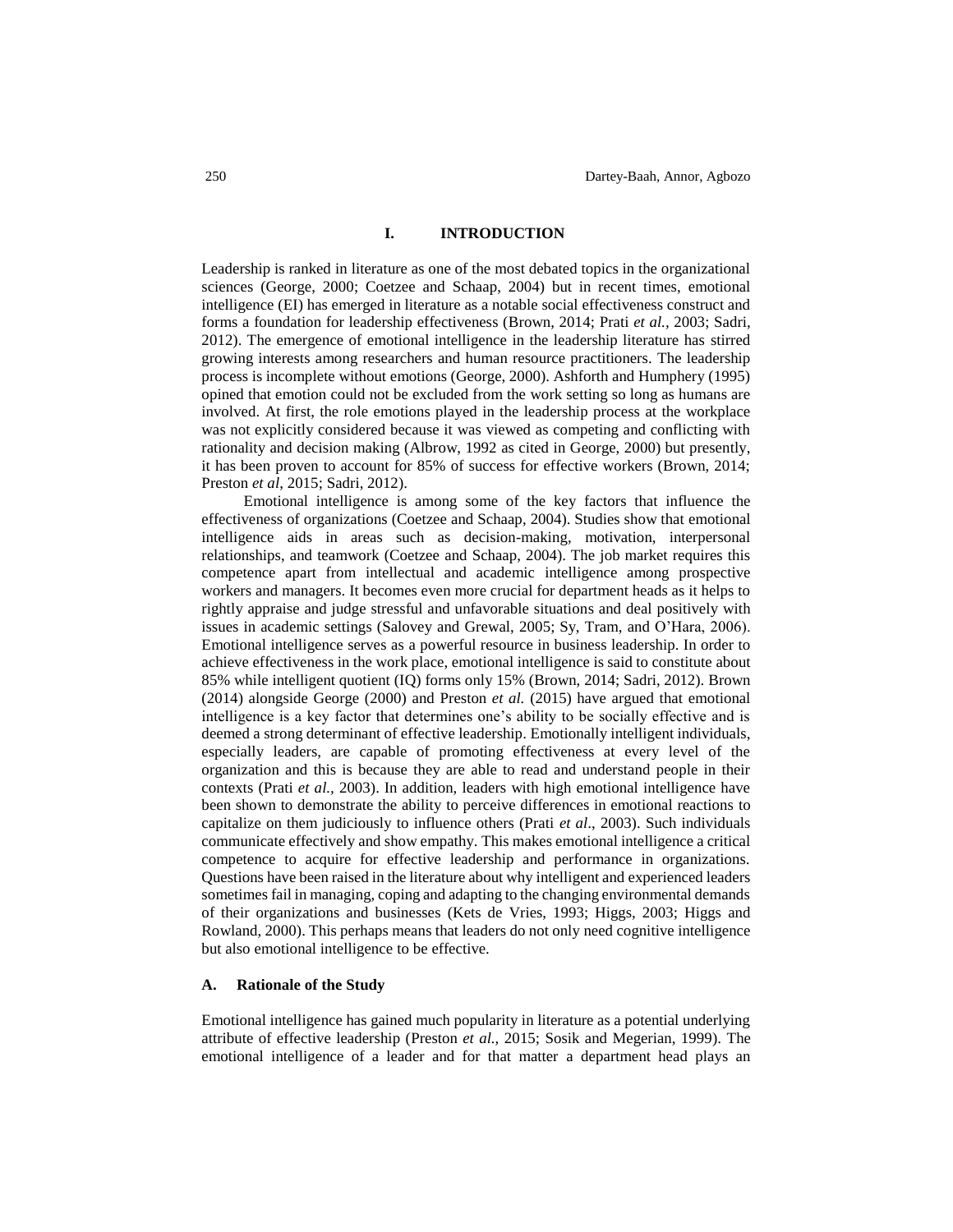important role in effective social interactions with people (House and Aditya, 1997; Mayer *et al*., 2000). In leading people, the effective approach of dealing with people's emotions contributes to effective handling of their needs (Goleman, 1998). To be effective in leadership in the modern organizational setting requires understanding of emotions and its associative abilities (Cooper and Sawaf, 1997; Goleman, 1998; Preston *et al.,* 2015; Ryback, 1998; Sadri, 2012). This necessitates the need to investigate the relationship between these variables in the study.

Despite the growing interests in relating EI and leadership, not much is known about EI and effective leadership; hence, this study seeks to investigate the extent to which emotional intelligence (EI) accounts for effective leadership. Knowledge regarding how the two variables are related can bring about significant development in leadership training and development programs, and would have implications for selection of individuals into various leadership roles. In addition, a considerable number of researches on emotional intelligence and performance outcomes were conducted in laboratory conditions, using student sample populations with very small samples (Lopes *et al*., 2004). In many other studies, the subscales of both leadership effectiveness and emotional intelligence were employed but a holistic approach has not been adopted yet. The current study also seeks to assess the relationships of emotional intelligence with some demographic variables.

### **II. LITERATURE REVIEW**

### **A. Leadership and Leadership Effectiveness**

Achieving progress in any organization is based on raising genuine leaders and scrutinizing their activities (Boateng, 2012). Leadership is a state of mind that is geared towards capitalizing on employees' actions in order to obtain organizational goals. Leadership and leadership effectiveness are said to be important factors for organizational success or failure (Bass, 1990; Preston *et al.,* 2015; Sadri, 2012; Yukl, 1998). Scholars have labeled this construct (leadership) as dynamic and a hard nut to crack.

In contemporary organizations, new demands are being placed on leadership training programs to develop skills such as emotional intelligence in prospective leaders (Anand, 2010; Fulmer, 1997; Sadri, 2012). As a result, researchers have keen interest in exploring the underlying attributes and behaviors of leaders who perform their leadership roles successfully (Anand, 2010; Church and Waclawski, 1998; Pratch and Jacobowitz, 1998; Ross and Offerman, 1997; Sternberg, 1997). A good and effective leader creates a thriving environment for followers or subordinates to contribute positively to success in the organization. Many theories have been developed to break down the complex construct of leadership (Dartey-Baah, 2015). There are two main leadership styles (transformational and transactional), which are normally adopted in the Ghanaian context to assess leadership (Boateng, 2012).

The transformational leadership style involves a complex approach of raising leaders and followers in motivation and values (Bass, 1985; Bass and Avolio, 1994). Transformational leadership style is considered as more complex compared to transactional leadership (Bass, 1985; Bass and Avolio, 1994; Burns, 1978). This style of leadership transforms leaders into agents of change (Avolio, 1994; Leithwood, 1994),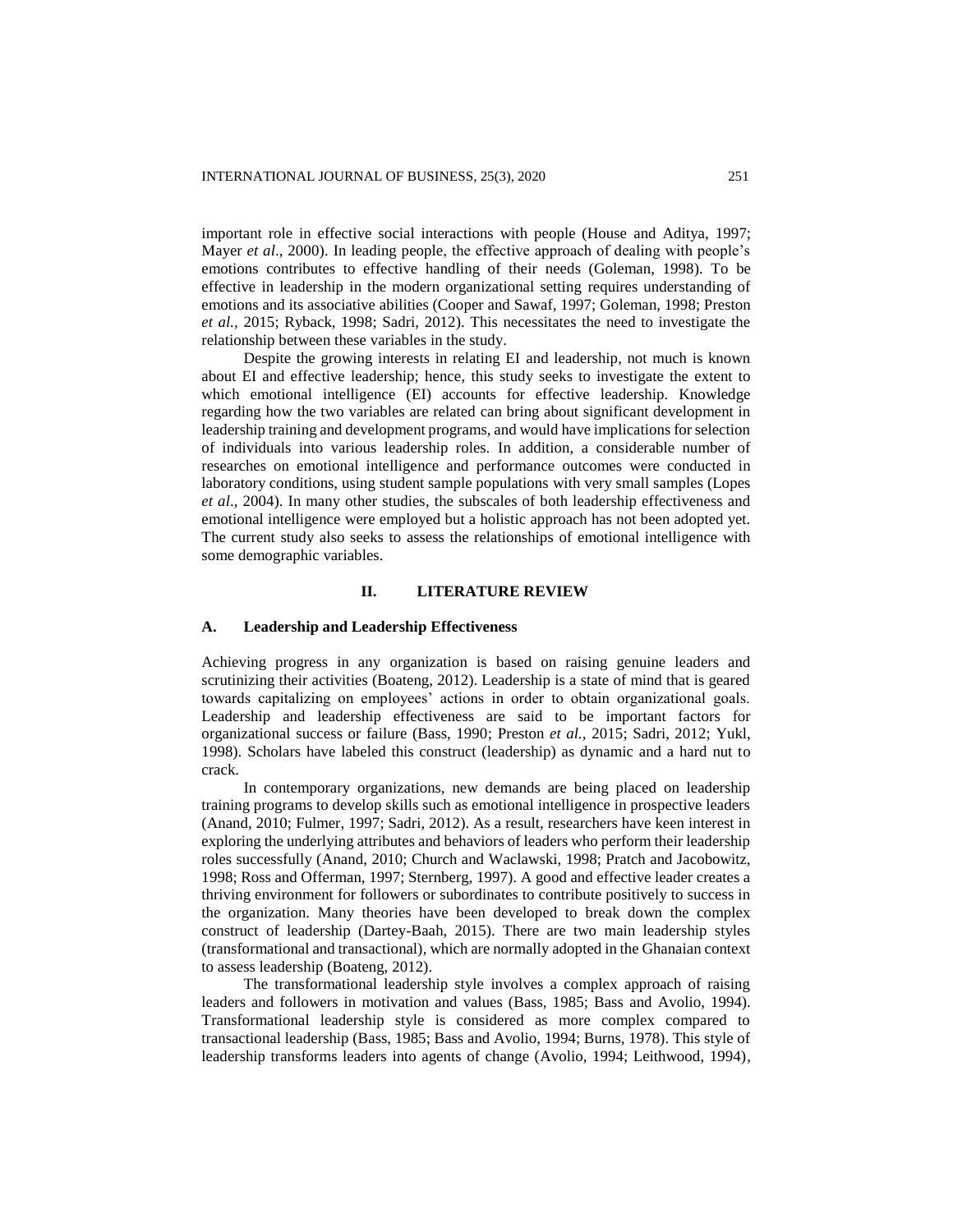and inspires vision in followers, encourages them to act and bring novel ideas on board (Kouzes and Posner, 1989). Kouzes and Posner (1989) conducted research on some leaders who were considered as geniuses to find out how these leaders got things done. The results for the study showed five main practices engaged in by such leaders. These included challenging the process, inspired shared vision, enabling others to act, modeling the way and encouraging the heart. Similarly, Bass (1985) proposed that transformational leadership was characterized by four main factors. These factors included charisma (idealized influence), which pertains to followers' respect and trust for the visionary leader. The second factor is inspirational motivation, which involves using symbols or emotional appeals to obtain support for the vision. The third factor is intellectual stimulation, which deals with encouraging followers to think about problems in novel ways. The last factor is individualized consideration, which connotes the personal concern expressed by the leader for the follower.

The transactional leadership style is mainly based on negotiation, exchange and contractual terms (Bass, 1985; Bass and Steidlmeier, 1999). With this type of leadership style, followers and leaders do not really view organizational objectives alike (Bass, 1985; Bennis and Nanus, 1985; Burns, 1978; Deluga, 1988). These leaders used mainly the reward and punishment aspects of contractual leadership in dealing with their followers. According to Bass and Avolio (2000), this type of leadership style has three dimensions: contingent reward, management by exception-active and management by exception-passive. Leaders who subscribe to the contingent reward approach clarify their goals and expectations as well as the rewards to be received if followers meet the expectations of the leader. With regard to management-by-exception-active, leaders attend closely to followers' mistakes and failures to meet standards but with management-by-exception-passive, leaders normally wait until problems become severe before intervening (Bass and Avolio, 1994 and 2004).

### **B. Emotional Intelligence**

Emotional intelligence is defined as a set of competencies that describes the effective handling of one's emotions and that of others (Salovey and Mayer, 1990; Dartey-Baah, and Mekpor, 2017). Goleman (1998) asserts that the ability of leaders to effectively handle their emotions and that of their workers promote work performance, motivate employees and create a good sense of attachment to the organization. Accordingly, understanding people's emotions is in part vital for effective leadership (Cooper and Sawaf, 1997; Goleman, 1998; Ryback, 1998). The major requirements to being an effective leader has increased demands for leadership training programs to identify potential leaders from pools of candidates (Fulmer, 1997; Preston *et al.,* 2015 and Sadri, 2012).

## **C. Emotional Intelligence and Effective Leadership**

In today's business world, leadership roles are more service oriented and are designed towards motivating, promoting positive attitudes among workers and inspiring them (Hogan, Curphy, and Hogan, 1994); unlike in the past where leaders were seen as mainly planners and controllers of organization activities. Research works that focus on emotional intelligence and effective leadership is gaining grounds in industrial, organizational, and human resource management (Anand, 2010; George, 2000; Palmer,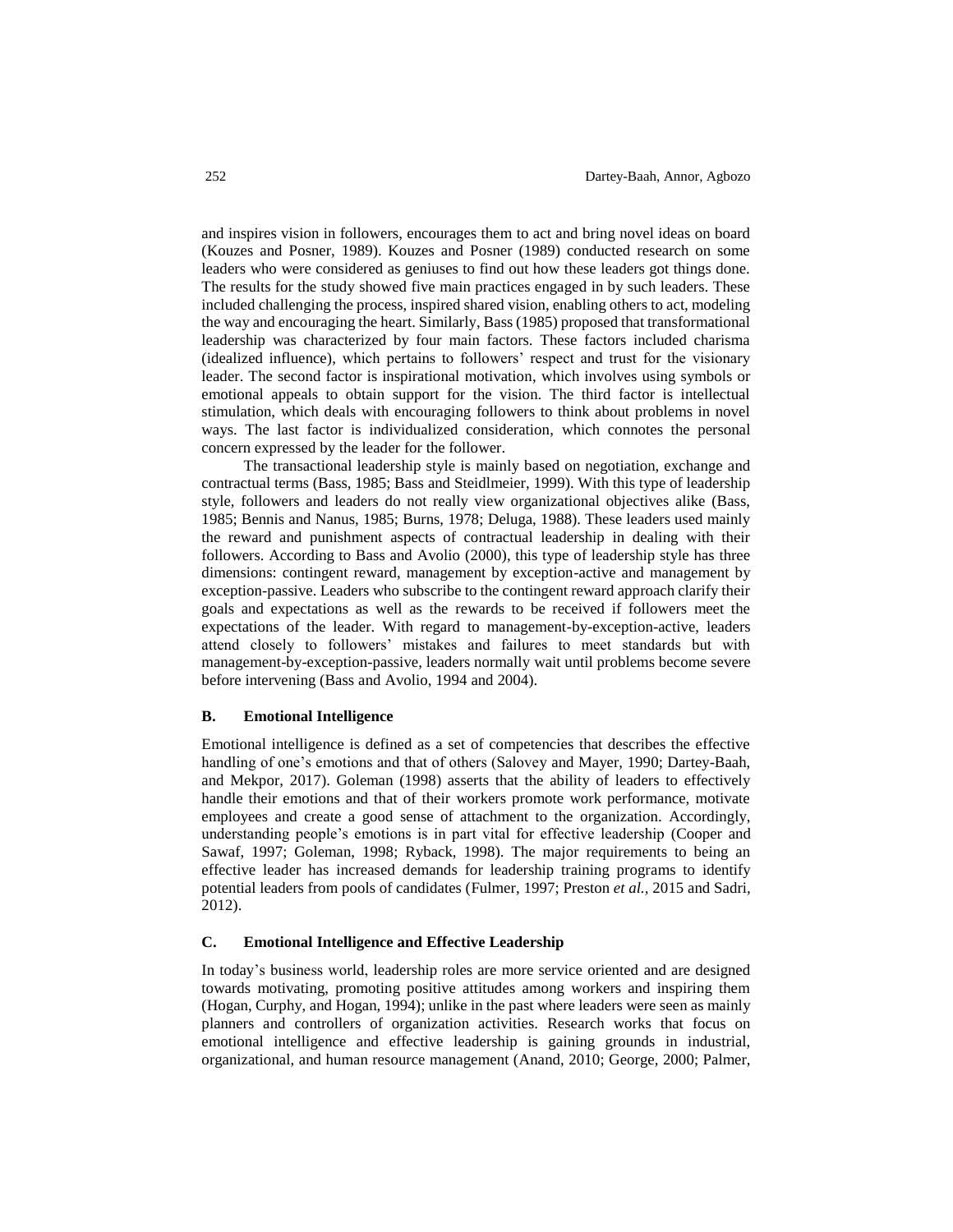Walls, Burgess, and Stough, 2001; Sadri, 2012). Emotional intelligence as a construct has also turned out to be a popular means of identifying prospective and effective leaders (Palmer *et al.*, 2001; Wong, Wong, and Peng, 2010; Dartey-Baah, and Mekpor, 2017). It is being used as a tool for developing effective leadership skills. There is, however, little research to buttress these claims in the education setting especially among heads of departments (Sosik and Megerian, 1999; Palmer *et al.*, 2001; Wong, Wong, and Peng, 2010). Moreover, Goleman (1998) asserts that interpersonal skills have become integral in effective leadership.

Emotionally intelligent people are found to be happier and emotionally stable (Abraham, 2000), which makes them achieve greater success (Miller, 1999) and work better at the workplace (Goleman, 1998; Watkin, 2000; Wong, Wong, and Peng, 2010; Mekpor, and Dartey-Baah, 2020). Such individuals use their emotions to improve organizational functioning. Meyer *et al*. (2000) for instance hypothesized a positive relationship between employees' EI and smooth work group interactions and found the relationship to be true. Studies by Salovey *et al*. (1999) found that individuals who highly rated their ability to perceive, understand and appraise people's emotions responded better and were flexible when they encountered change in their environments. Such individuals were found to build supportive networks. In addition, Meyer *et al*. (2000b) hypothesized that a high level of EI might enable a leader to better monitor how work group members are feeling and take the appropriate action. This hypothesis was supported. A study also found that emotionally intelligent teachers were perceived as effective leaders (Wong, Wong, and Peng, 2010).

### **D. Demographic Links with Leadership Effectiveness and Emotional Intelligence**

Studies have shown age to be positively related to one's emotional intelligence, length of service and leadership practices (Anand, 2010; Kafetsios and Zampetakis, 2008). In a study by Anand (2010) for instance, 256 executives in South India were studied to assess their EI and possible leadership practices. The results showed that managers aged 45 years and above were more emotionally intelligent, had better interpersonal skills, problem-solving skills, and were more assertive than younger executives were. In addition, those who had higher educational qualifications and served eleven to twenty years and more were more emotionally intelligent in terms of managing their stress levels and that of others and having empathy than their counterparts were. In the same study, the difference observed for gender on emotional intelligence was not significant but women were observed to be more emotionally intelligent than men were. Similarly, several other studies have recorded females to be more emotionally intelligent than males (Quato *et al*., 2016; Curci, Lanciano, Soleti, Zammuner, and Salovey, 2013). Evidence on gender differences in leadership effectiveness is, however, mixed; some found no statistically significant gender differences (e.g., Mandell and Pherwani, 2003), while others found men to be perceived as more effective than women (e.g., Mason, 2017). Additionally, Alston, Dastoor, and Sosa Fey (2010) examined 147 managers to explore whether there was a positive relationship between EI and performance (effectiveness). They tested the effect of demographic variables such as age, gender, education, years of leadership experience on leaders' effectiveness performance. The results showed that the years of leadership experience was related to transformational leadership in that, greater years of supervisory experience was associated with how high the supervisor is rated on leadership performance (effectiveness).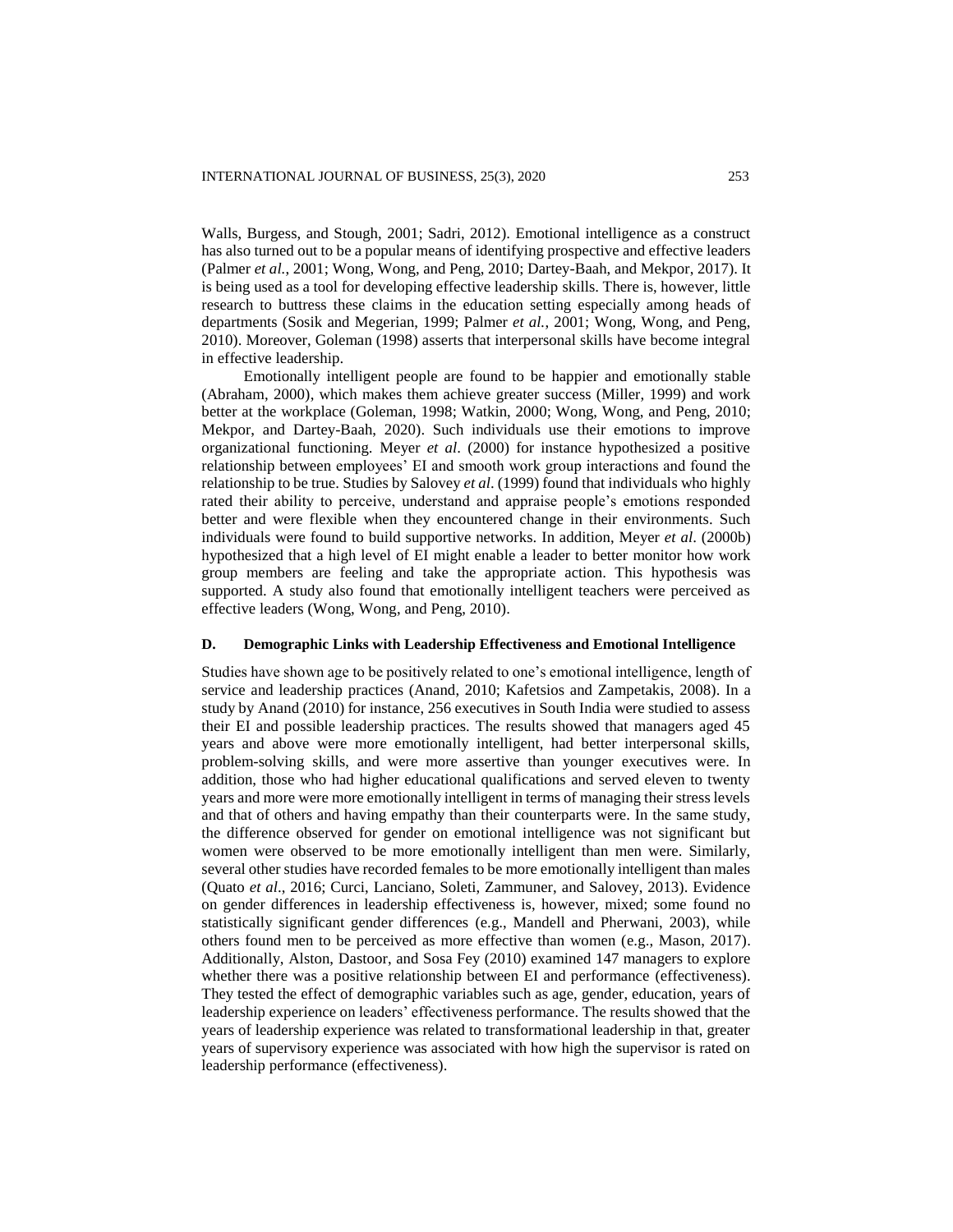### **E. Hypotheses**

*Hypothesis 1: There will be a significant and positive relationship between emotional intelligence (EI) and effective leadership of heads of departments.*

*Hypothesis 2a: Male heads of departments will have higher levels of emotional intelligence than their female counterparts.*

*Hypothesis 2b: Male heads of departments will be perceived as more effective leaders than their female counterparts.*

*Hypothesis 3a: Older heads of departments will have higher levels of emotional intelligence than younger heads of departments.*

*Hypothesis 3b: Older heads of departments will be more effective as leaders than younger heads of departments.*

### **III. METHODOLOGY**

### **A. Sampling and procedure**

Purposive sampling technique was used in the selection of respondents. The purposive sampling technique was adopted because only selected heads of departments in the University of Ghana were needed for the study. Out of the accessible population of about 500 heads of departments, a sample size of 208 was estimated as appropriate using the mathematical equation developed by Krejcie and Morgan (1970) for sample size determination. However, a total number of 237 questionnaires were administered to respondents out of which 208 were successfully retrieved. Strict ethical considerations like privacy, confidentiality, informed consent and voluntary participation were adhered.

# **B. Measures**

The Kayworth and Leidner (2002) scale was used to assess effective leadership ( $\alpha$ = .95). The questionnaire is on a 5-point Likert scale that ranges from 1 (poor) to 5 (excellent). An example is 'I provide continuous feedback to workers', 'engaging in prompt communication'. The emotional intelligence was also assessed using the Schutte selfreport emotional intelligence test ( $\alpha = 0.85$ ) with higher scores indicating high emotional intelligence. Examples of items in the scale are 'I am aware of my emotions when I experience them'; 'I share my emotions with others'.

### **1. Common method bias**

The scales adopted to measure both effective leadership and emotional intelligence were self-reported scales, meaning that the heads of departments rated themselves on both effective leadership and emotional intelligence. A commonly held view by researchers (Campbell, 1982; Organ and Ryan, 1995; Podsakoff and Todor, 1985) is that studies that involve self-reports of all measures tend to result in inflation of the relationships between the variables due to common method bias. As such, in order to deal with possible common method bias, the construct validity of the measures used in the current study were ensured; in that the measures have been widely used and cited in measuring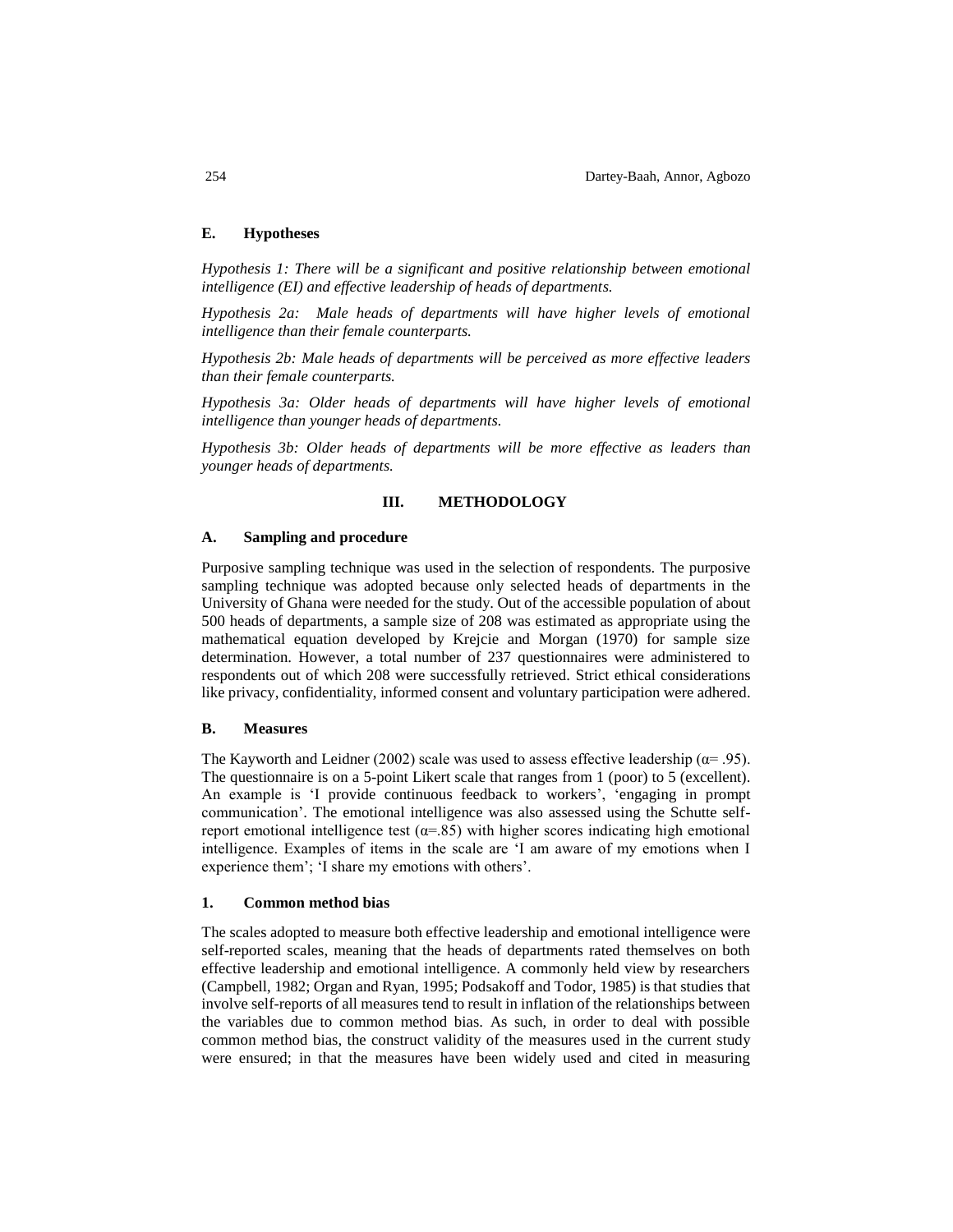effective leadership and emotional intelligence, mostly producing good internal consistency reliability coefficients. Furthermore, steps were taken to ensure anonymity of the respondents to the latter to encourage objectivity. Additionally, the researchers ensured a time lag of one (1) month between the rating of effective leadership and that of emotional intelligence to reduce any possible common method bias.

# **2. Analysis**

The hypotheses were tested using partial correlation, independent samples t-tests, and one-way ANOVA. Partial correlation was deemed best to control for the influence of demographic variables while testing the relationship between the main variables of interest. The independent samples t-tests were used to analyze gender differences with regard to emotional intelligence and leadership effectiveness. The one-way ANOVA was used to obtain the between subject effect and know which group difference was significant. Preliminary tests for normality were conducted to be sure the data was evenly distributed and normal. The skewness and kurtosis values were within -1 and +1; indicating a normal distribution of scores (Tabachnick and Fidell, 2007).

# **IV. RESULTS AND FINDINGS**

### **A. Hypotheses Testing**

*Hypothesis 1: There will be a significant and positive relationship between emotional intelligence (EI) and effective leadership of heads of departments.*

Table 1 shows the correlation results between emotional intelligence and effective leadership and the study variables. The result in Table 1, showed a positive significant association between emotional intelligence and effective leadership ( $r = 47$ ,  $p < .0001$ ). This suggests that heads of departments with higher levels of emotional intelligence were more likely to be considered as effective leaders. Emotional intelligence according to the results of the study is therefore an important prerequisite for work effectiveness.

| Variables                                                                   | Mean   | SD    |                          |                             |         |          |   |
|-----------------------------------------------------------------------------|--------|-------|--------------------------|-----------------------------|---------|----------|---|
| <b>Control Variables</b>                                                    |        |       |                          | $\mathcal{D}_{\mathcal{L}}$ | 3       | 4        | 5 |
| 1.Age                                                                       | 3.63   | 1.05  | $\overline{\phantom{a}}$ |                             |         |          |   |
| 2. Gender                                                                   | 1.36   | .48   | .09                      | -                           |         |          |   |
| 3. Educational<br><b>Qualification</b>                                      | 3.25   | .55   | $.51***$                 | .02                         |         |          |   |
| <b>Study Variables</b>                                                      |        |       |                          |                             |         |          |   |
| 4. Emotional<br>Intelligence                                                | 126.12 |       | $12.94 - 16^{**}$        | $-.07$                      | $-.08$  |          |   |
| 5. Leadership<br>effectiveness<br>***<br>$17.0$ $m$ $n$ $\frac{38}{2}$ 0.01 | 88.45  | 13.48 | $-.24***$                | $-.23***$                   | $-13^*$ | $.47***$ |   |
|                                                                             | 0001   |       |                          |                             |         |          |   |

**Table 1** Correlation matrix between the variables of study

*NOTE*: \*\*p< .001; \*\*\*p< .0001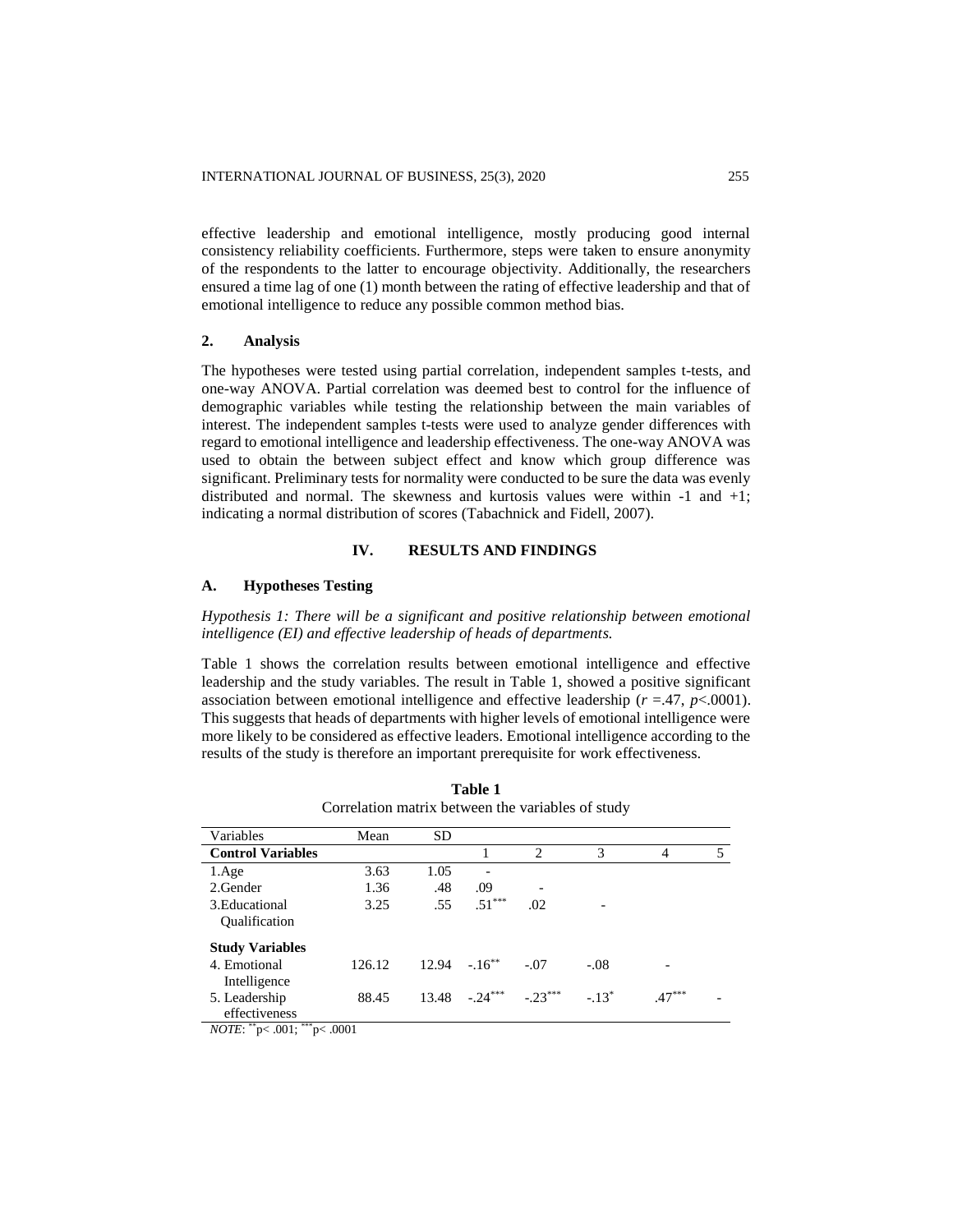*Hypothesis2a: Male heads of departments will have higher levels of emotional intelligence than their female counterparts.*

*Hypothesis2b. Male heads of departments will be perceived as more effective leaders than their female counterparts.*

|                           |                                                                                  | Table 2                                            |           |     |           |     |  |
|---------------------------|----------------------------------------------------------------------------------|----------------------------------------------------|-----------|-----|-----------|-----|--|
|                           | Summary of the means and standard deviations of male and female department heads |                                                    |           |     |           |     |  |
|                           | Gender of                                                                        | on emotional intelligence and effective leadership |           |     |           |     |  |
|                           | respondent                                                                       | Mean                                               | <b>SD</b> | n   |           |     |  |
| Total                     | Male                                                                             | 126.47                                             | 13.63     | 135 | .89       | .91 |  |
| Emotional<br>intelligence | Female                                                                           | 124.79                                             | 11.53     | 73  |           |     |  |
| <b>Total Effective</b>    | Male                                                                             | 90.47                                              | 15.01     | 135 | 3.16 .001 |     |  |
| leadership                | Female                                                                           | 84.38                                              | 8.84      | 73  |           |     |  |

From Table 2, though males scored slightly higher on emotional intelligence (*M* = 126.47, *SD* = 13.63, *n* =135) than their female counterparts (*M* = 124.79, *SD* = 11.53, *n* =73), the difference observed for the two independent samples was not significant at .05 level of significance (*t*= .89; *p*= .91) given the results for the independent sample test. The results imply that males were quite higher on emotional intelligence than females but the difference was not statistically significant. Hence, the difference observed for gender in terms of how emotionally intelligent they were was not significant indicating that emotional intelligence is not gender or sex based. It is a social intelligence that has to be consciously cultivated, learned and mustered for effectiveness in leadership. Therefore, the hypothesis *2a* that male heads of departments will be more emotionally intelligent than their female counterparts was not supported. With regard to hypothesis *2b* stating that male heads will be more effective leaders than female counterparts will, the difference observed from Table 2 was significant. Male heads scored significantly (*M*  = 90.47, *SD* = 15.01, *n* =135) higher on effectiveness than female heads (*M* = 84.38, *SD*  = 8.84, *n* =73) given (*t*= 3.16; *p*= .001). Thus, hypothesis 2b was supported.

*Hypothesis 3a: Older heads of departments will have higher levels of emotional intelligence than younger heads of departments.*

### *Hypothesis3b: Older heads of departments will be more effective as leaders than younger heads of departments.*

Table 3 presents the means and standard deviations of emotional intelligence and effective leadership for hypotheses 3a and 3b. A One-way between groups analysis of variance was performed to test hypothesis 3a. The results are presented in Table 4.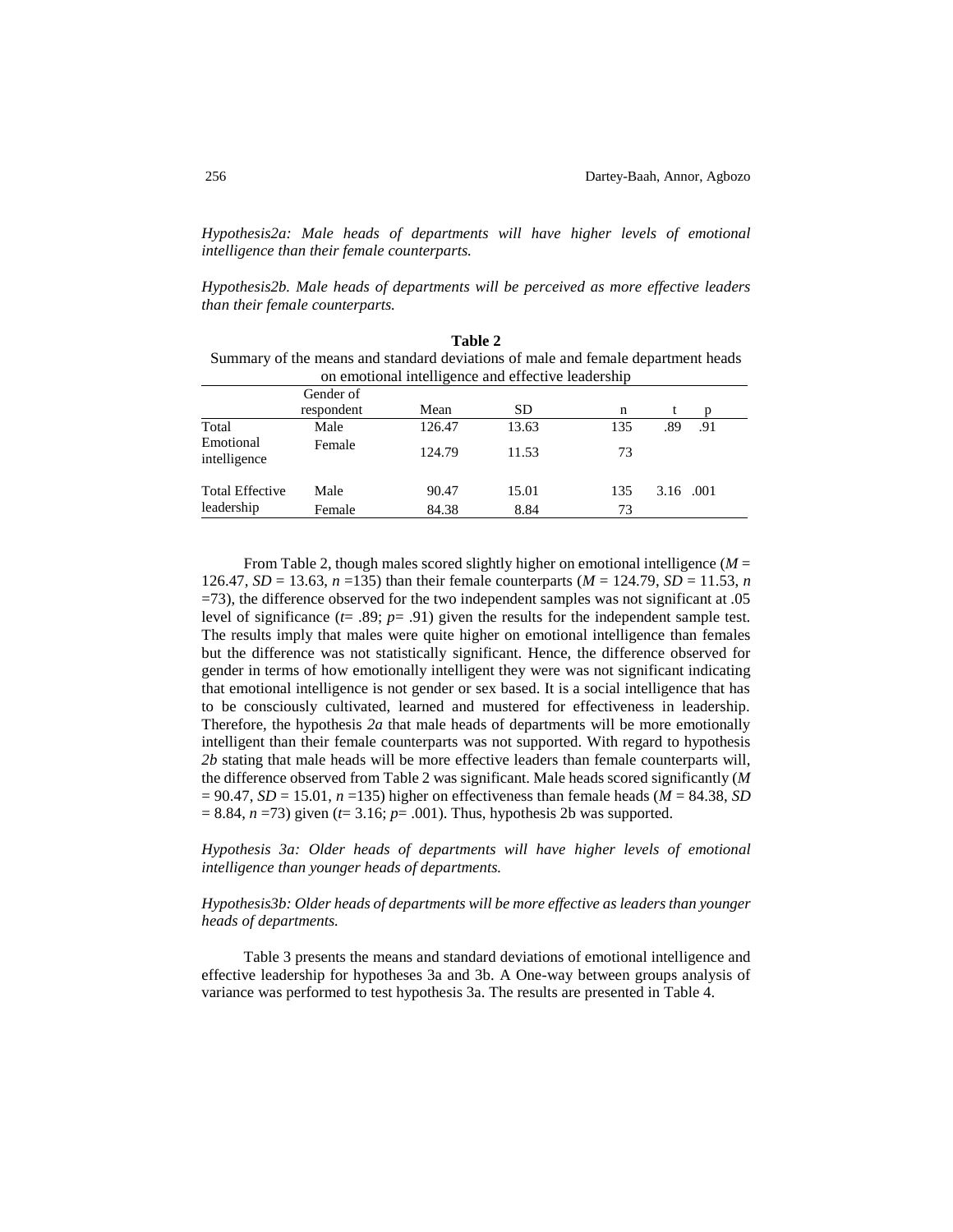| тане э                                                                               |
|--------------------------------------------------------------------------------------|
| Summary of means and standard deviations of age difference on emotional intelligence |
| and effective leadership                                                             |

| Age       |           | <b>Emotional Intelligence</b> | <b>Effective Leadership</b> |
|-----------|-----------|-------------------------------|-----------------------------|
| $31-40$   | Mean      | 125.63                        | 86.66                       |
|           | SD        | 12.40                         | 13.21                       |
| $41 - 50$ | Mean      | 126.70                        | 87.11                       |
|           | SD        | 12.22                         | 12.52                       |
| 51-60     | Mean      | 116.97                        | 81.89                       |
|           | <b>SD</b> | 11.07                         | 7.16                        |
| Over 61   | Mean      | 142.67                        | 99.83                       |
|           | SD        | 3.27                          | .41                         |

# **Table 3**

**Table 4**

Summary of one-way ANOVA table for between and within age group differences for emotional intelligence

|                | SS        |     | МS       |      |      |
|----------------|-----------|-----|----------|------|------|
| Between groups | 5,507.30  |     | 1.376.82 | 9.62 | .000 |
| Within groups  | 28,896.67 | 202 | 143.05   |      |      |
| Total          | 34,403.98 | 206 |          |      |      |

From Table 3, with respect to emotional intelligence, those within the age range (41-50) scored slightly higher ( $M = 126.70$ ,  $SD = 12.22$ ) compared to those within 51and 60. Heads of departments who were over 61 scored highest on emotional intelligence (*M*   $= 142.67$ , *SD* = 3.27). The difference observed for the groups was statistically significant  $[F(4, 202) = 9.62, p < 0.001]$ , as shown in Table 4. Thus, hypothesis 3a was accepted implying that older heads scored higher on emotional intelligence. Inferring from this result, it can be said that in dealing with sensitive issues, older heads may be preferred over younger heads. Nonetheless, as much as older people will be preferred for such sensitive roles as heads of departments, younger heads could also bring on board new ideas and innovations. A post hoc analysis was thus performed to show where the differences occur between the age groups. The results are presented in Table 5.

**Table 5**

Summary of table showing the multiple comparisons among age groups with significant mean differences

| Dependent variable | Age of<br>respondent (I) | Age of<br>respondent (J) | Mean<br>difference $(I-J)$ | Std<br>error | Sig  |
|--------------------|--------------------------|--------------------------|----------------------------|--------------|------|
| Emotional          | $31-40$                  | 51-60                    | 8.66                       | 2.53         | .00. |
| Intelligence       |                          | Over 61                  | $-17.02$                   | 5.12         | .00  |
|                    | $41 - 50$                | 51-60                    | 9.73                       | 2.43         | .00  |
|                    |                          | Over 61                  | $-15.96$                   | 5.07         | .01  |
|                    | 51-60                    | Over 61                  | $-25.69$                   | 5.27         | .00  |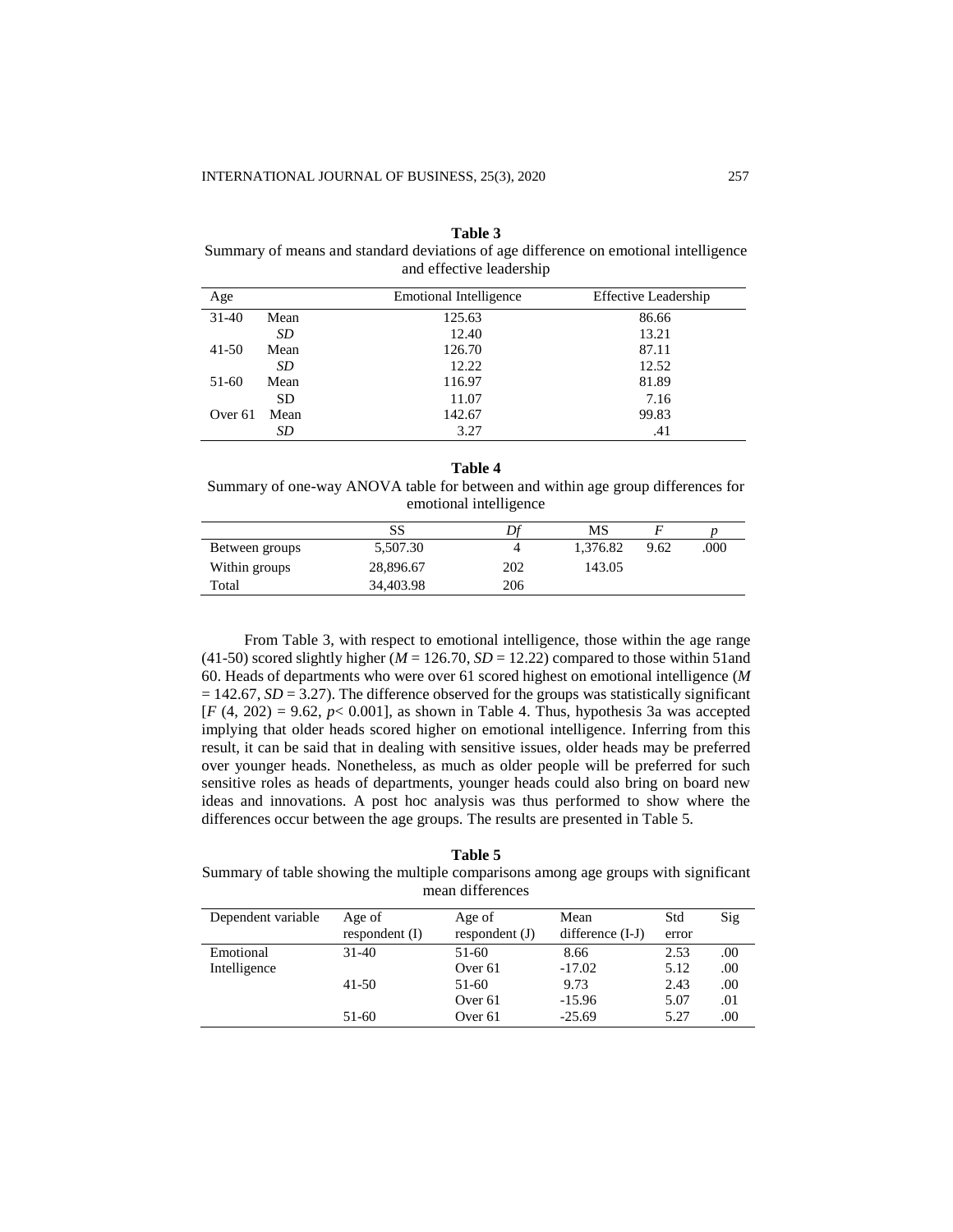Post-hoc comparisons using the Tukey HSD test indicated that the mean score for older heads over 61 years ( $M = 142.67$ ,  $SD = 3.27$ ) was significantly different from 51-60 group (*M* =116.97, *SD* = 11.07), those within the age group of 41-50 (*M* = 126.70, *SD*   $= 12.22$ ), as well as those between 31-40 ( $M = 125.63$ ,  $SD = 12.40$ ); showing that older heads (over 61) were more emotionally intelligent than those below 61 years. The effect size, calculated using eta squared, was above .10 indicating a large effect size (Cohen, 1992). Interestingly, heads within the age group of 31-40 (*M*=125.63, *SD*=12.40) and the age group of 41-50 ( $M = 126.70$ ,  $SD = 12.22$ ) were found to be more effective than their older counterparts within the age group of 51-60 (*M*=116.97, *SD*=11.07) although the oldest age group (Above 61) was found to be most emotionally intelligent.

In order to test hypothesis 3b, another One-way between groups analysis of variance was performed. The result of this is presented in Table 6.

| Summary of One-way ANOVA table for between and within age group differences |           |     |          |      |      |
|-----------------------------------------------------------------------------|-----------|-----|----------|------|------|
|                                                                             | SS        |     | MS       |      |      |
| Between groups                                                              | 6,119.68  |     | 1.529.92 | 9.92 | .000 |
| Within groups                                                               | 30.684.61 | 199 | 154.19   |      |      |
| Total                                                                       | 36,804.29 | 203 |          |      |      |

**Table 6**

Comparing leadership effectiveness among the age groups in Table 3 also showed that older heads (over 61) were more effective  $(M = 99.83, SD = .41)$  than those below that age group. The difference observed for the age groups was significant  $[F(4, 199) =$ 9.92,  $p$ < .001), as seen in Table 6. The results imply that older heads of departments were more effective than younger heads of departments. The significant difference observed could be due to the element of exposure and experience of these older heads that makes them more effective than younger ones. Therefore, the hypothesis 3b that older heads will be more effective was supported. Hence, a post hoc analysis was conducted to know which of the age groups differed and the effect size of the difference. The result of this analysis is presented in Table 7.

**Table 7** Summary of table showing the multiple comparisons among age groups with significant

| mean differences        |                            |                            |                          |           |      |
|-------------------------|----------------------------|----------------------------|--------------------------|-----------|------|
| Dependent<br>variable   | Age of<br>respondent $(I)$ | Age of<br>respondent $(J)$ | Mean<br>Difference (I-J) | Std error | Sig  |
| Effective<br>Leadership | Over 61                    | 51-60                      | 17.94                    | 5.47      | . 01 |

Post-hoc comparisons using the Tukey HSD test indicated that the only statistically significant difference in mean scores was between the age group of over 61 (*M*=99.83, *SD* =.41) and those between 51-60 (*M*=81.89, *SD*=7.16) showing that older heads were more effective than those below 61 years. The effect size, calculated using eta squared, was above .10 indicating a large effect size (Cohen, 1992).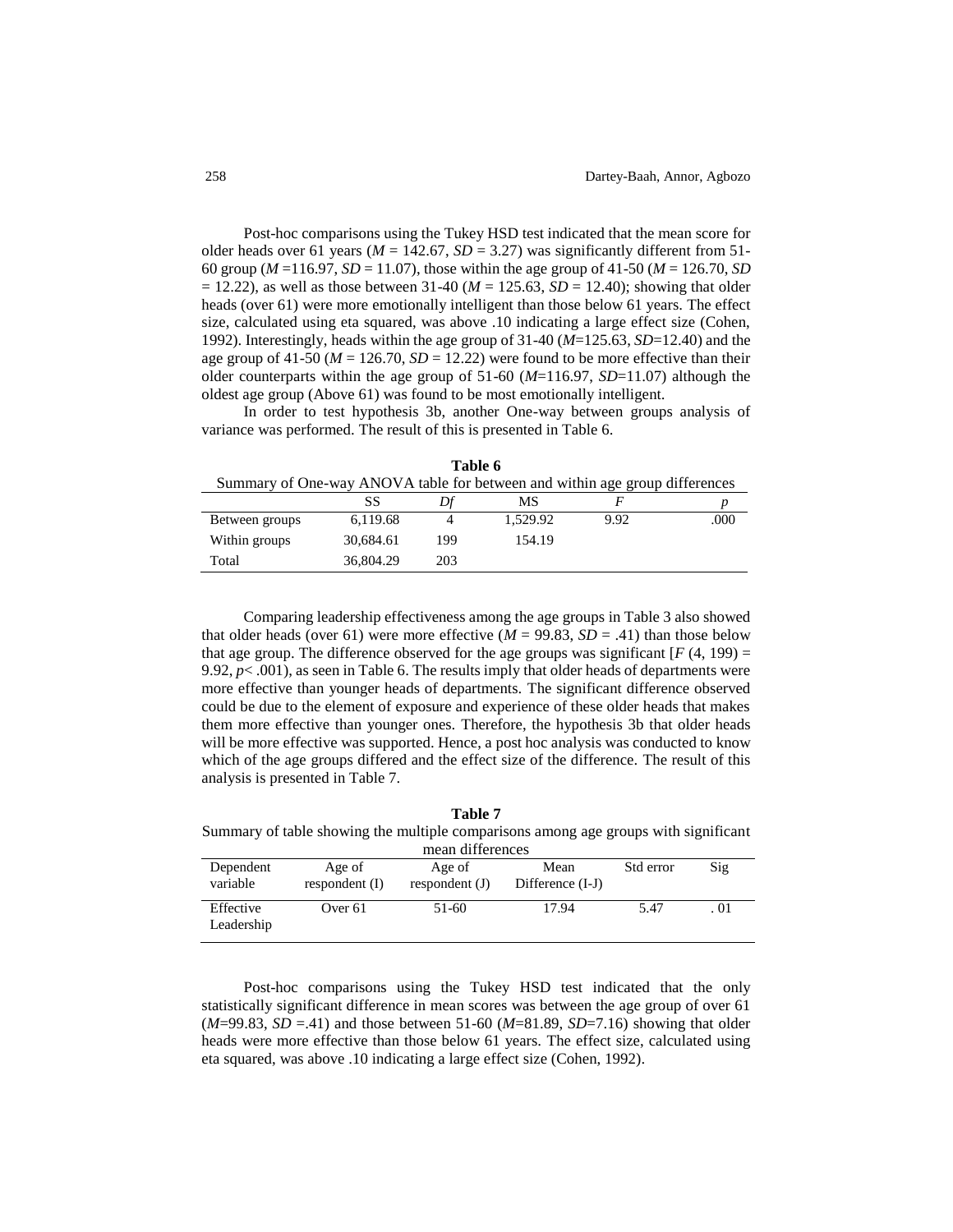### **V. DISCUSSION AND CONCLUSION**

### **A. Discussion**

The general aim of the study was to assess the relationship between emotional intelligence and effective leadership and to examine the effects of some demographic variables on the study variables. The study findings showed a significant positive relationship between emotional intelligence and effective leadership and this is in congruence with literature (Ashforth and Humphery, 1995; Coetzee and Schaap, 2004; George, 2000; Preston et al., 2015; Salovey and Grewal, 2005; Sy, Tram, and O'Hara, 2006). These authors found that the emotional intelligence and effective leadership of managers were positively related in that such managers had high affective commitment and less withdrawal behaviours to their organization. It is said that emotionally intelligent individuals are able to regulate activities in the organization in order to effectively attain organizational objectives (George, 2000; Salovey and Grewal, 2005). They are also able to appraise situations better hence can make better meaning of their working conditions even if it appears unfavourable. This in a way gives reasons for the positive relationship observed. However, other factors come into play for that relationship to be significant.

The study results also show that male and female heads of departments did not significantly differ on emotional intelligence. This corresponds to previous studies (e.g., Alston and Dastoor, 2010; Mandell and Pherwani, 2003) that found no significant gender difference in emotional intelligence among individuals in leadership. Though men scored better than women did on emotional intelligence, the difference observed was not statistically significant (Mandell and Pherwani, 2003). This could be attributed to the fact that in recent times, gender roles have changed drastically. Unlike in the past, women of today are currently involved in formal work and education. They are doing equally as good as men and are largely empowered in society and particularly the work setting. This can therefore account for the reason of no significant difference observed in the sexes in regards to emotional intelligence. Moreover, emotional intelligence is not biologically inherent in one's sex. It is a type of social intelligence that must be consciously learnt and acquired individually. Furthermore, the study also revealed that male heads of departments were more effective leaders than female heads of departments. This finding could be due to the context of this study. The academic field in Ghana is one that is dominated by men, and thus there may be a rather pervasive tendency for the males to feel superior to the females. Although gender perceptions have changed significantly over the years among Ghanaians, the country is, to a large extent, paternalistic and thus some of the male academics may still hold on to traditional cultural perceptions about gender and may downplay the effectiveness of a woman as a leader. This could possibly account for the difference observed.

The study findings also indicated that older heads above age 60 were more emotionally intelligent than their younger counterparts in their 30's, 40's and 50's. Similarly, the study revealed that the older heads above age 60 were more effective in leadership than their younger counterparts. Given the initial finding of a significant positive relationship between emotional intelligence and effective leadership, it is not surprising that similar results were found between the age groups for both emotional intelligence and effective leadership. Drawing from the psychoanalytic theory of psychosocial development propounded by Erik Erikson in 1950 (McLeod, 2013),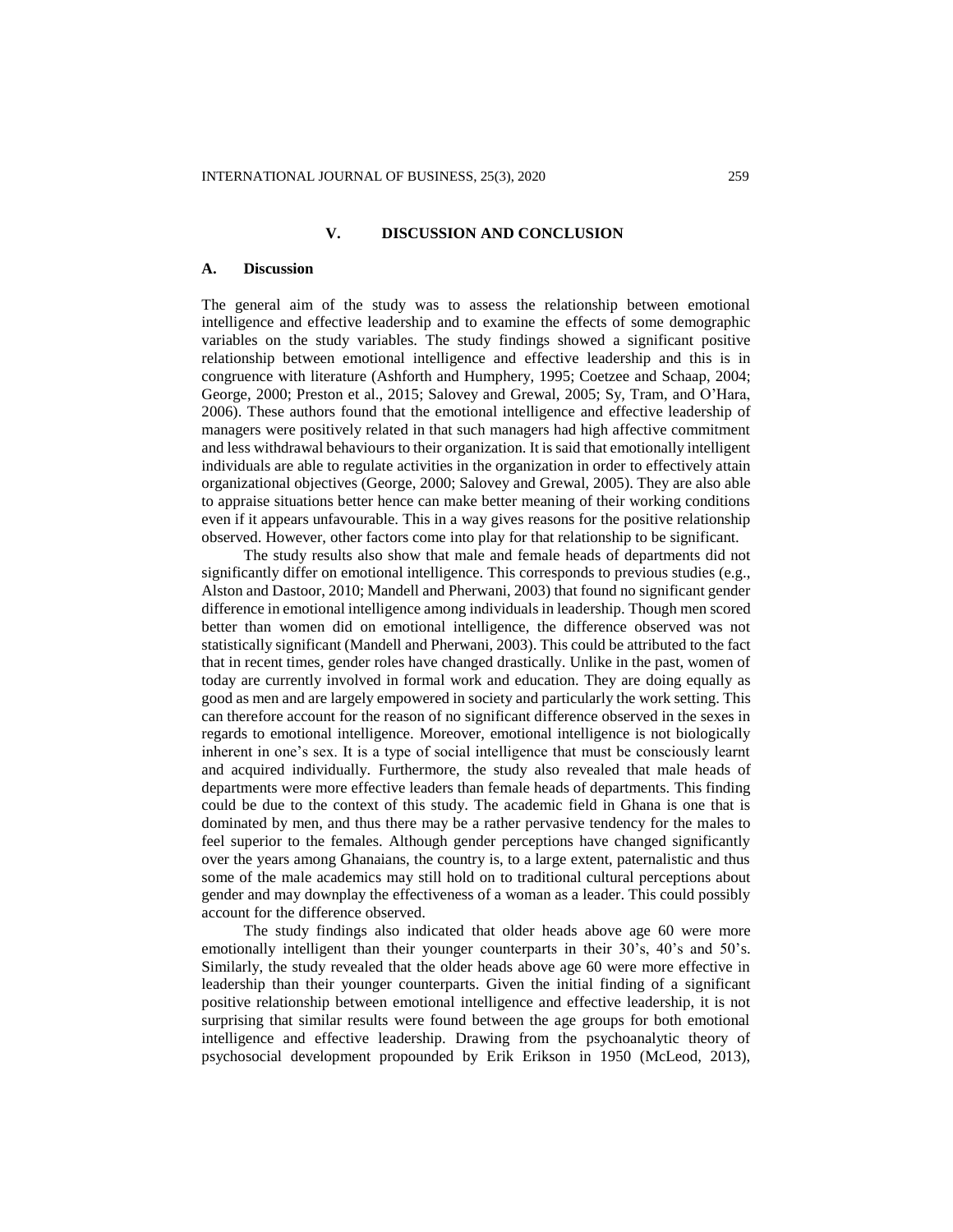justifications could be made for these findings. The last stage of the eight stages in this theory focuses on people over 60 years where a person tends to ponder over his/her accomplishments and failures, and integrity is developed if he/she feels successful and accomplished while despair develops if he/she perceives to have failed in his/her productive years. Thus, at this stage, one becomes more reflective and sober recounting all life's events, successes, mistakes and failures. The theory propounds that success in this stage leads to wisdom. People tend to allow a lot of room for people and give them the benefits of doubts for actions committed, and in the event of success, they develop a good sense of judgment for dealing with issues. This can explain why heads over 61 years were found to be more emotionally intelligent and more effective leaders than those younger than they can. In line with this, Alston and Dastoor (2010) also found that the age and years of experience of managers had positive effects on their performance (effectiveness). Contrary to this finding, the literature on age and leadership effectiveness seem to skew towards the assertion that younger leaders are more effective than older leaders with regard to task effectiveness (Simonton, 1984; Streufert, Pogash, Piasecki and Post, 1990; Vecchio and Anderson, 2009) and overall leader effectiveness (Doherty, 1997).

As iterated by Walter and Scheibe (2013), the process of ageing in itself has experienced changes over time, and thus empirical findings on age differences and leadership effectiveness may be difficult to generalize in contemporary times. Nonetheless, it is noted that most of the studies that found younger leaders to be more effective than older ones focused on managers and CEOs in organizations. Therefore, this study perhaps found that older leaders were more effective due to the academic context and the study's population, as age plays a major role in the progress on the academic ladder. The findings may also be because experience plays an important role in any field of endeavor. In other words, the practice of leadership and emotional intelligence is enhanced by lessons of failures and successes over time; thus, a leader that has practiced for long would experience situational challenges as well as unprecedented changes, and overcoming these challenges boosts his/her emotional intelligence, knowledge and effectiveness.

Although older heads were found to be more emotionally intelligent and more effective, there was variation in the levels of emotional intelligence of the younger heads, in that, those between the ages of 31-40 and 41-50 were found to be more emotionally intelligent than those between the ages of 51-60 despite the latter group being older than the former. In the same vein, heads between 31-40 and 41-50 were found to score higher on effective leadership than those between 51-60; however, the differences from the post hoc tests were not significant. Similar to this finding, Barbuto *et al.* (2007) found that younger and older leaders were perceived as more effective than middle-aged leaders. Inferring from Erikson's theory, the sixth stage focused on ages 18 to 40 where longterm relationships leading to commitment are explored and developed with people outside family relations while the seventh stage focused on ages 40 to 60 where people raise their children, build careers and become productive at work and in the community. Success in stage six leads to a virtue of love and failure leads to loneliness while success in stage seven leads to a virtue of care and failure leads to a feeling of unproductiveness and stagnation. Based on this theory, it can be said that perhaps the respondents for this study between 31-40 had generally achieved success in their stage leading to a virtue of love for others outside their families, thus enhancing their willingness and ability to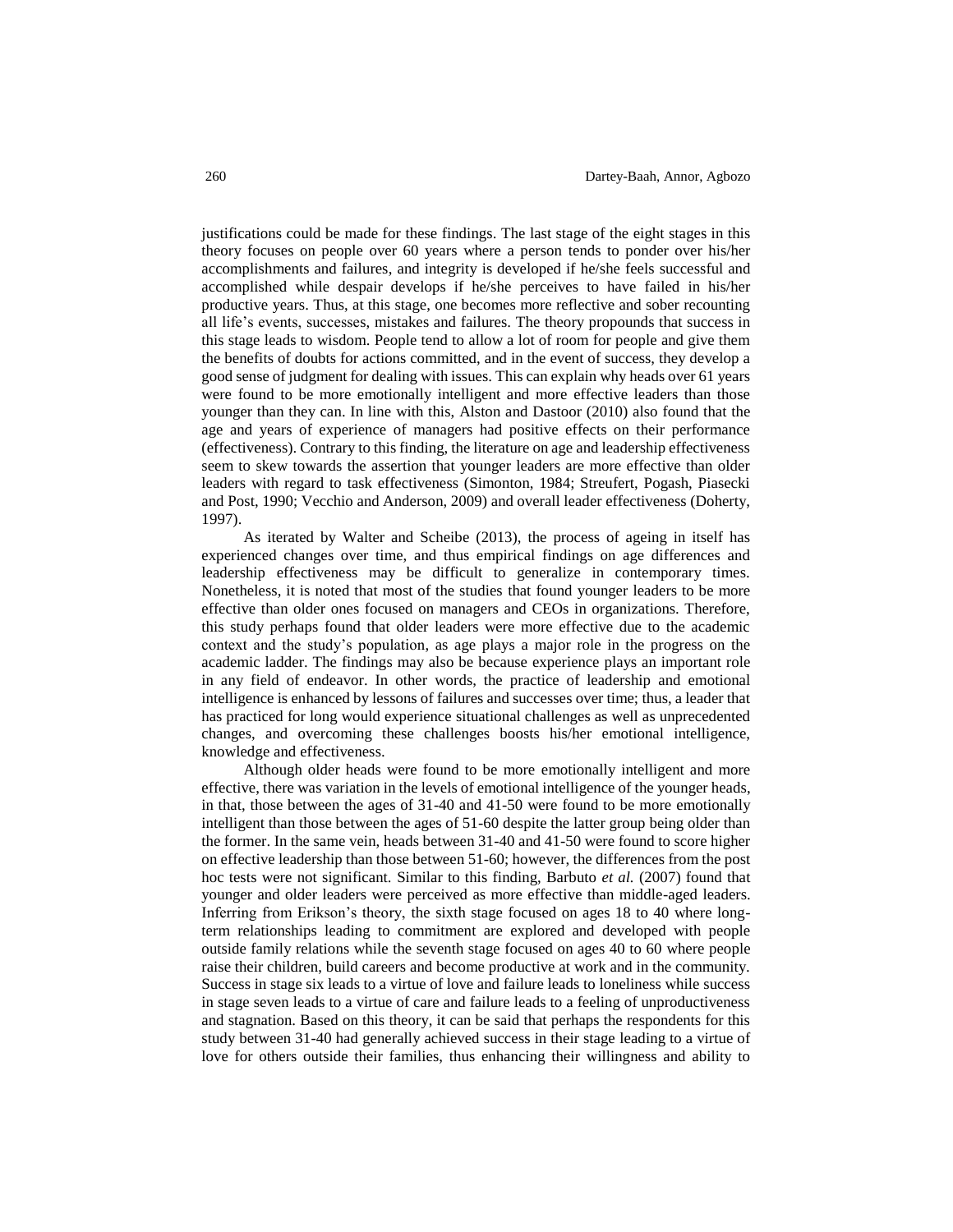understand their emotions and that of others, making them more emotionally intelligent and invariably, more effective as leaders, considering the positive relationship between the two concepts. Furthermore, it can also be inferred from the theory that perhaps the heads within 41-50 had achieved success in stage seven leading to a virtue of care while those between 51-60 had generally failed in that stage leading to a feeling of stagnation. This would mean that the former age group had developed a sense of care for others thus enhancing their understanding of their emotions as well as those of others while the latter age group felt stagnant in their workplaces and communities hence reducing their ability to understand and care, especially for others' emotions. This could probably account for such differences in emotional intelligence and effective leadership between the age groups where those between 31-40 and 41-50 scored higher on both than those between 51-60.

To add to the above, the findings of the present study may be due to personal challenges such as the need for accomplishment and achievement in the face of imminent retirement, the difficulty in adapting quickly to changes in technology, among others, that saddles individuals nearing retirement age. In the academic field of endeavor, the need for self-actualization and to feel accomplished (Maslow, 1954) is greatly manifested and vigorously pursued. Thus, although those below 50 years may be less experienced, they may face lesser personal challenges that would threaten their effectiveness as leaders as may be the case of those above 50 years and nearing retirement age. Perhaps these reasons could account for this finding.

### **B. Implication for Practice**

Emotional intelligence is a key factor known to propel success in organizations and has been related strongly to leadership styles as well as leadership effectiveness in the literature. For success in any organization, emotionally intelligent individuals must be selected. This notwithstanding, the process for selecting emotionally intelligent individuals must be appropriate and thorough to boost work performance and produce positive organizational outcomes. Appointment of departmental heads must thus, take into very important consideration candidate's emotional intelligence. This is critical because successful candidates, irrespective of their gender, have to deal with other faculty members of diverse socio-economic, academic and cultural demographics, which requires tact, in order to create and maintain a functional and effective team.

Again, the findings provide Universities and academic institutions an interesting insight into how age and experience are central to faculty and departmental head appointment decisions. The findings reveal that older departmental heads showed higher levels of emotional intelligence and leadership effectiveness than their younger counterparts did. It is thus important that such dynamics be given strong consideration in the appointment of heads of departments. Perhaps, older candidates by virtue of the experience they have acquired in dealing with a varying range of faculty and students are better placed to provide the kind of leadership that engenders productivity and effectiveness among colleagues in the administration of a departmental affairs. In essence, the gender of a candidate being considered for the position of head of department does not guarantee leadership effectiveness. Rather, more important variables like the age and experience of the candidate; their emotional intelligence, as well as the institutional memory (which is usually acquired through the experience of working in an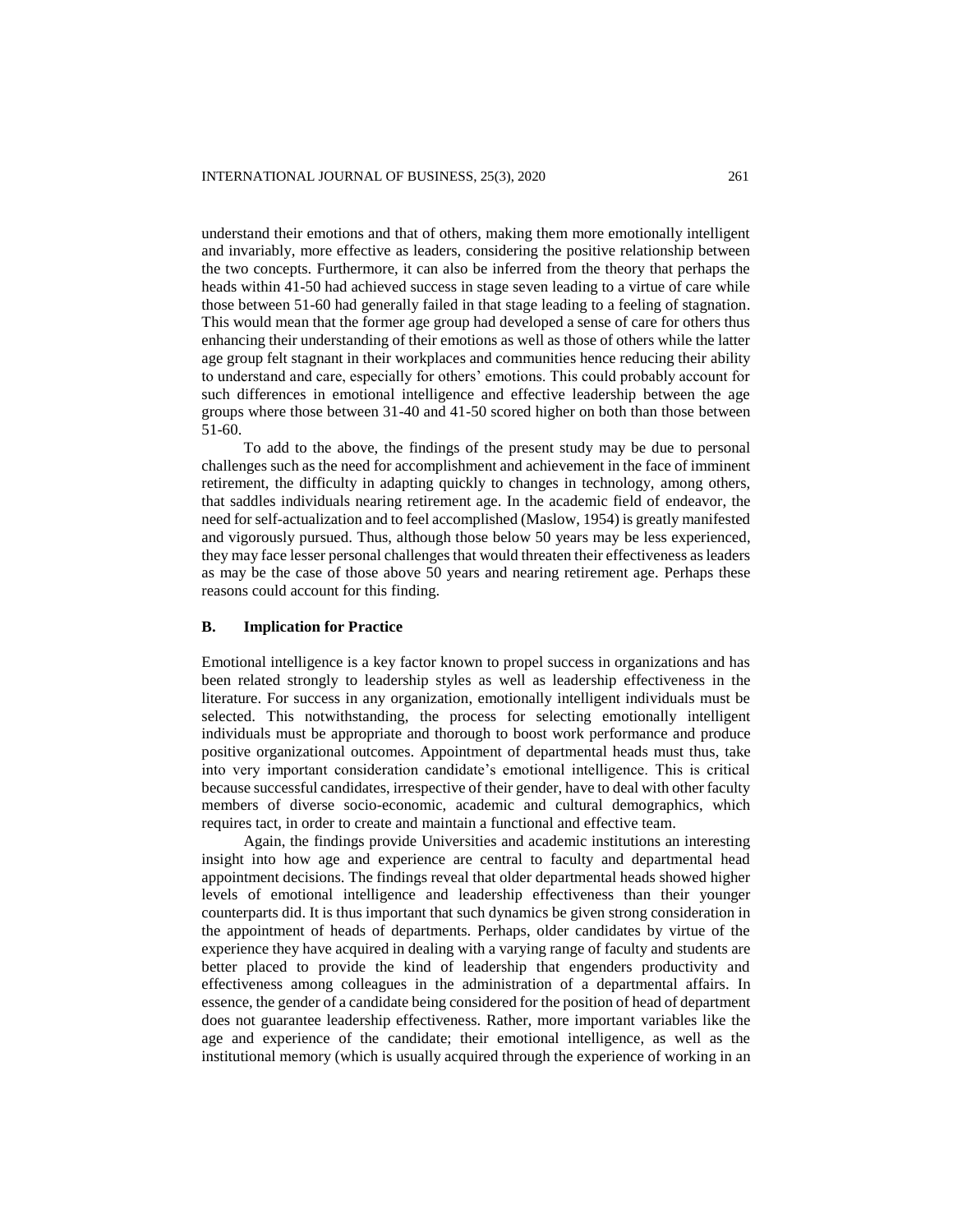academic department or profession) which the candidate possesses must rank higher in the criteria for selection of faculty and departmental heads.

### **C. Implication for Research**

The issue of stress is a pertinent one when leadership effectiveness and emotional intelligence in organizations are being discussed. For this study, workplace physical and emotional stress was not investigated in the variables. Workplace stress, with regard to how effective heads of departments lead for instance, can be researched to know its possible influence on emotional intelligence and leadership effectiveness. This variable could possibly moderate the relationship among the variables hence could be an interesting venture for future researchers to explore.

### **VI. CONCLUSION**

Emotional intelligence is an aspect of social intelligence that increases with a person's conscious efforts to understand his or her emotions and those of others interpret them correctly and use it judiciously. The study results have shown the important role emotional intelligence plays in facilitating leaders' effectiveness on the job. It is therefore imperative for heads of departments to be emotionally intelligent in order to ensure work effectiveness and performance in the departments. The findings revealed that older heads of departments exhibited more emotional intelligence than younger ones. Hence, it is prudent to engage older people with much experience to be heads of departments.

### **REFERENCES**

- Abraham, R., 2000, "Organizational Cynicism: Bases and Consequences," *Genetic, Social, and General Psychology Monographs*, *126*(3), 269.
- Albrow, M., 1992," 'Sire Ira et Studio'- or Do Organizations Have Feelings," *Organization Studies*, 13, 313-329.
- Alston, B.A., B.R. Dastoor, and J. Sosa Fey, 2010, "Emotional Intelligence and Leadership: A Study of Human Resource Managers", *International Journal of Business and Public Administration. 7(2),* 61-75.
- Anand, R., 2010, "Emotional Intelligence and its Relationship with Leadership Practices," *International Journal of Business and Management. 5(2),* 65-76.
- Ashforth, B.E., and R.H Humphrey, 1995, "Emotion in the Workplace: A Reappraisal," *Human Relations*, *48*(2), 97-125.
- Barbuto, J.E.J., S.M. Fritz, G.S. Matkin, and D.B. Marx, 2007, "Effects of Gender, Education, and Age Upon Leader's use of Influence Tactics and Full Range Leadership Behaviours," *Sex Roles,* 56(1-2), 71-83.
- Bass, B.M., 1985, *Leadership and Performance Beyond Expectations*. Collier Macmillan.
- Bass, B.M., 1990, "From Transactional to Transformational Leadership: Learning to Share the Vision," *Organizational Dynamics*, Winter, 19-31.
- Bass, B.M., and B.J. Avolio, 1994, *Improving Organizational Effectiveness through Transformational Leadership*. London: Sage.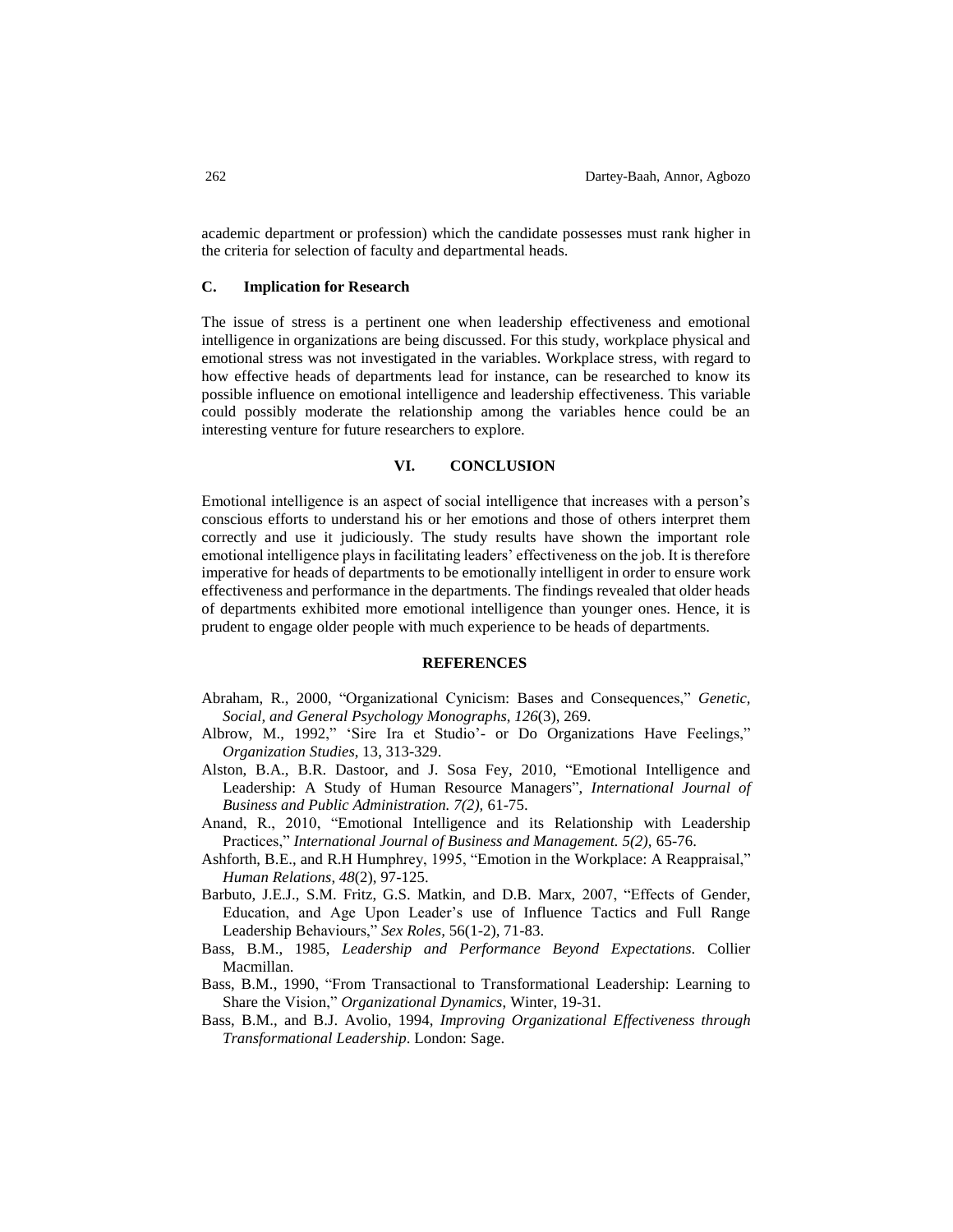- Bass, B.M., and B.J. Avolio, 2000, *Technical Report for the MLQ (2nd ed.)*. Redwood: Mind Garden.
- Bass, B.M., and P. Steidlmeier, 1999, "Ethics, Character, and Authentic Transformational Leadership Behavior," *Leadership Quarterly*, 10, 181-217.
- Boateng, C., 2012, "Restructuring Vocational and Technical Education in Ghana: The Role of Leadership Development," *International Journal of Humanities and Social Science*, *2*(4), 108-114.
- Brown, A., 2014, "Organizational Culture: The Key to Effective Leadership and Organizational Development," *Leadership and Organization Development Journal*, *13*(2), 3-6.
- Burns, J.M., 1978, *Leadership*, NY, Harper Row.
- Campbell, J., 1982, "Editorial: Some Remarks from the Outgoing Editor," *Journal of Applied Psychology*, 67, 691–700.
- Church, A.H., and J. Waclawski, 1998, "The Relationship between Individual Personality Orientation and Executive Leadership Behavior," *Journal of Occupational and Organizational Psychology*, *71*(2), 99-125.
- Coetzee, C., and P. Schaap, 2004, "The Relationship between Leadership Styles and Emotional Intelligence," In *6 th Annual Conference for the Society of Industrial and Organizational Psychology* (pp. 04-1985).
- Cooper, R.K., and A. Sawaf, 1997, *Emotional Intelligence in Business*. Orion.
- Curci, A., T. Lanciano, E. Soleti, V.L Zammuner, and P. Salovey, 2013, "Construct Validity of The Italian Version of The Mayer–Salovey–Caruso Emotional Intelligence Test (MSCEIT)," v2. 0. *Journal of Personality Assessment*, *95*(5), 486- 494.
- Dartey-Baah, K, 2015, "Resilient Leadership: A Transformational-Transactional Leadership Mix," *Journal of Global Responsibility*, *6*(1), 99-112.
- Dartey-Baah, K. & Mekpor, B. (2017). "Emotional Intelligence: Does Leadership Style Matter? Employees Perception in Ghana's Banking Sector" *International Journal of Business.* 22(1), 41 – 54.
- Dartey-Baah, K. & Mekpor, B. (2017). "The Leaders' Emotional Intelligence: An Antecedent of Employees' Voluntary Workplace Behaviour: Evidence from the Ghanaian Banking Sector" *African Journal of Economic and Management Studies*.  $8(3)$ ,  $352 - 365$ .
- Doherty, A.J., 1997, "The Effect of Leader Characteristics on the Perceived Transformational/Transactional Leadership and Impact of Interuniversity Athletic Administrators," *Journal of Sports Management*, 11, 275-285.
- Fulmer, R.M., 1997, "The Evolving Paradigm of Leadership Development," *Organizational Dynamics*, *25*(4), 59-72.
- George, J.M., 2000, "Emotions and Leadership: The Role of Emotional Intelligence," *Human Relations*, *53*(8), 1027-1055.
- Goleman, D., 1998b, *Working with Emotional Intelligence*. Bantam: New York.
- Goleman, D., 1998b, *Working with Emotional Intelligence*. Bantam: New York.
- Goleman, D. 2001, "Emotional Intelligence: Issues in Paradigm Building," *The Emotionally Intelligent Workplace*, *13*, 26.
- Goleman, Daniel. 1998a, *Working with Emotional Intelligence*. Bantam: New York.
- Higgs, M. 2003, "How Can We Make Sense of Leadership in the  $21<sup>st</sup>$  Century?" *Leadership and Organization Development Journal*, *24*(5), 273-284.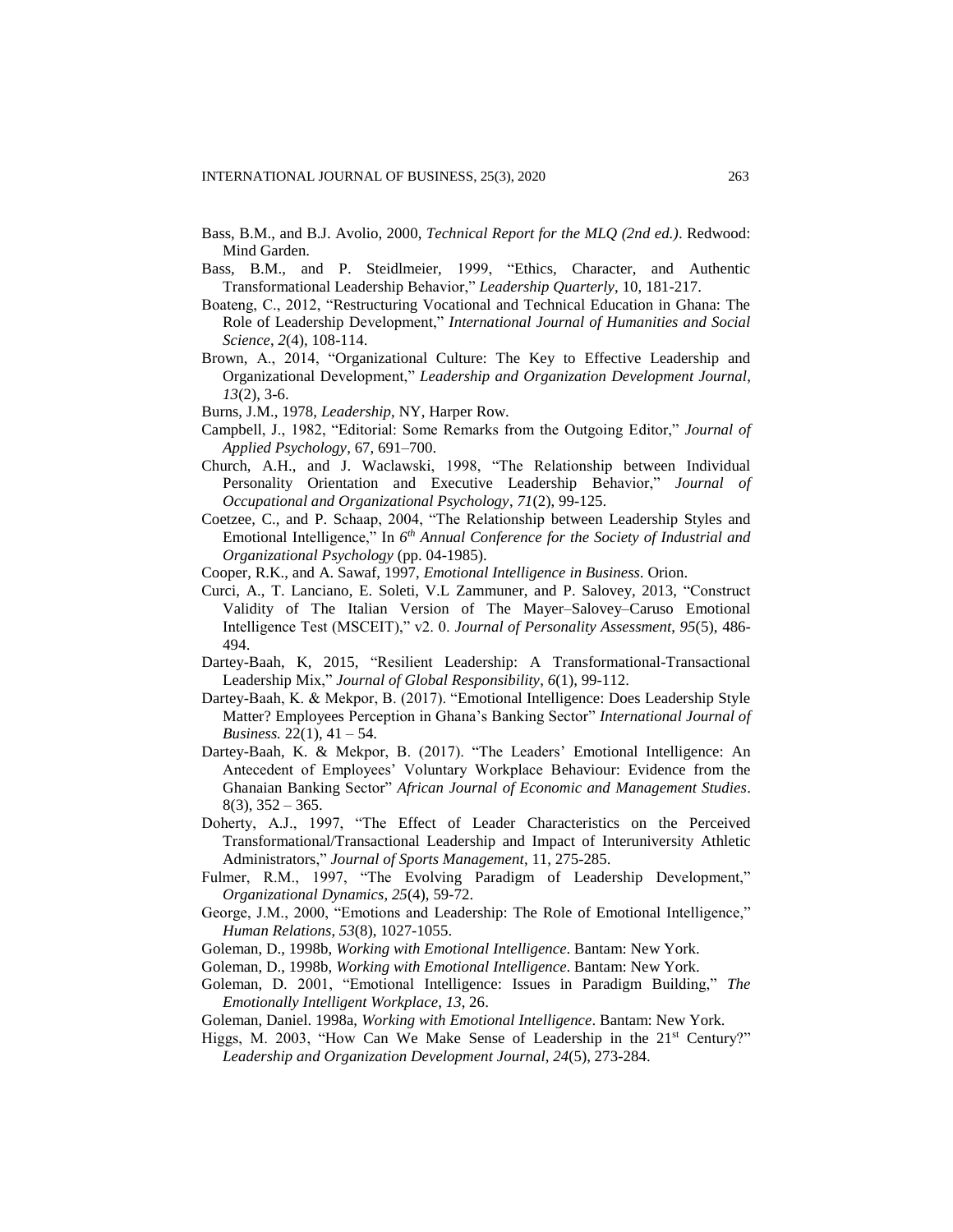- Higgs, M., and D. Rowland, 2000, "Building Change Leadership Capability: 'The Quest for Change Competence'," *Journal of Change Management*, *1*(2), 116-130.
- Hogan, R., G.J. Curphy, and J. Hogan, 1994, "What we know about Leadership: Effectiveness and Personality," *American Psychologist*, *49*(6), 493.
- House, R.J., and R.N. Aditya, 1997, "The Social Scientific Study of Leadership: Quo Vadis?" *Journal of Management*, *23*(3), 409-473.
- Kafetsios, K., and L.A. Zampetakis, 2008, "Emotional Intelligence and Job Satisfaction: Testing the Mediatory Role of Positive and Negative Affect at Work," *Personality and Individual Differences*, *44(3),* 712-722.
- Kayworth, T.R., and D.E. Leidner, 2002, "Leadership Effectiveness in Global Virtual Teams," *Journal of Management Information Systems*, *18*(3), 7-40.
- Kets de Vries, M.F., 1993, Leaders, Fools and Imposters: Essays on the Psychology of Leadership. San Francisco: Jossey-Bass Publishers.
- Kouzes, J.M., and B.Z. Posner, 1989, The Leadership Challenge How to get Extraordinary things done in Organizations. San Francisco: Jossey-Bass Publishers.
- Krejcie, R.V. and D.W. Morgan, 1970, "Determining Sample Size for Research Activities," *Educational and Psychological Measurement*, 30, 607-610.
- Leithwood, K., 1994, "Leadership for School Restructuring'', *Educational Administration Quarterly*, 30(4), 498-518.
- Mandell, B., and S. Pherwani, 2003, "Relationship between Emotional Intelligence and Transformational Leadership Style: A Gender Comparison," *Journal of Business and Psychology*, *17*(3), 387-404.
- Mason, W.H., 2017. "Gender and Leadership," Retrieved from www.referenceforbusi ness.com
- Mayer, J.D., and C.D. Cobb, 2000, "Educational Policy on Emotional Intelligence: Does it Make Sense?" *Educational Psychology Review, 12,* 163–183.
- McLeod, S. A., 2013, Erik Erikson. Retrieved April 28, 2017 from [www.simply](http://www.simply/) psychology.org/Erik-Erikson.html.
- [Mekpor, B.](https://www.emerald.com/insight/search?q=Benjamin%20Mekpor) and [Dartey-Baah, K.](https://www.emerald.com/insight/search?q=Kwasi%20Dartey-Baah) (2020), "Beyond the Job Description: Exploring the Mediating Role of Leaders' Emotional Intelligence on the Nexus between Leadership Styles and Voluntary Workplace Behaviours in the Ghanaian Banking Sector", *[Journal of Management Development,](https://www.emerald.com/insight/publication/issn/0262-1711)* 39(2), 240-252[. https://doi.org/10.1108/JMD-](https://doi.org/10.1108/JMD-04-2019-0104)[04-2019-0104.](https://doi.org/10.1108/JMD-04-2019-0104)
- Organ, D., and K. Ryan, 1995, "A Meta-Analytic Review of Attitudinal and Dispositional Predictors of Organizational Citizenship Behavior," *Personnel Psychology*, 48, 775– 802.
- Palmer, B., M. Walls, Z. Burgess, and C. Stough, 2001, "Emotional Intelligence and Effective Leadership," *Leadership and Organization Development Journal*, *22*(1), 5- 10.
- Podsakoff, P., and W. Todor, 1985, "Relationships between Leader Reward and Punishment Behavior and Group Processes and Productivity," *Journal of Management*, 11, 55–73.
- Pratch, L., and J. Jacobowitz, 1998, "Integrative Capacity and the Evaluation of Leadership a Multimethod Assessment Approach," *The Journal of Applied Behavioral Science*, *34*(2), 180-201.